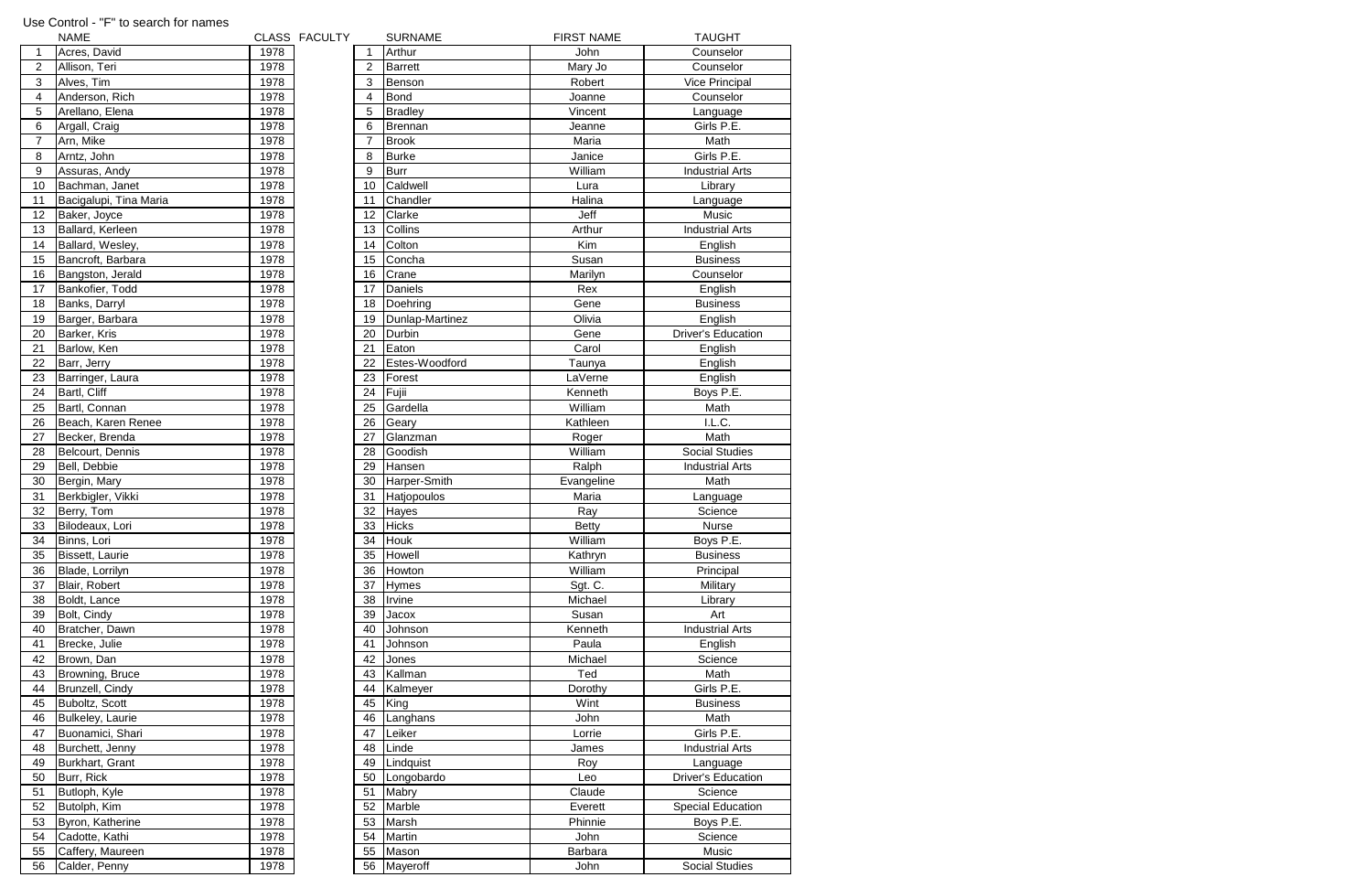| Calhoun, Deidre<br>Callahan, Robert<br>Cameron, Alison | 1978 | 57           |                    |                         |                        |
|--------------------------------------------------------|------|--------------|--------------------|-------------------------|------------------------|
|                                                        |      |              | McOmber            | Russell                 | Vice Principal         |
|                                                        | 1978 | 58           | <b>Meyers</b>      | Marge                   | <b>Business</b>        |
|                                                        | 1978 | 59           | Miller             | Frederick               | <b>Social Studies</b>  |
| Campbell, Marcie                                       | 1978 | 60           | Moore              | Jacqueline              | English                |
| Canterbury, Debbie                                     | 1978 | 61           | Morlang            | William                 | <b>Industrial Arts</b> |
| Cantrell, Kelly                                        | 1978 | 62           | Morrison           | Jim                     | Social Studies         |
| Carrington, Ann                                        | 1978 | 63           | Mortara            | Gene                    | Science                |
| Carson, Dane                                           |      | 64           |                    | James                   | <b>Industrial Arts</b> |
| Carter, Patti                                          | 1978 | 65           | Mueller            | Carol                   | Language               |
| Cartlidge, Brenda                                      | 1978 | 66           | Muth               | Margaret                | English                |
| Case, Stacy                                            | 1978 | 67           | Neal               | Jack{John}              | Music                  |
| Cavendish, Kimber                                      | 1978 | 68           | Ochs               | George                  | Science                |
| Chamberlain, Cari                                      | 1978 | 69           | Owens              | Tom                     | <b>Social Studies</b>  |
| Chastain, Allen M.                                     | 1978 | 70           | Parker             | Ida                     | Language               |
| Chester, Joe                                           | 1978 | 71           | Phelps             | Georgia                 | Art                    |
| Chester, Sheri                                         | 1978 | 72           | Phillips           | Pam                     | I.L.C.                 |
| Childs, Kim                                            | 1978 | 73           | Potts              | James                   | <b>Vice Principal</b>  |
| Chmelovsky, Valerie                                    | 1978 | 74           | Purinton           | Jean                    | English                |
| Christensen, Devonna                                   | 1978 | 75           | Retterer           | Cathy                   | <b>Business</b>        |
| Clark, Vivki                                           | 1978 | 76           | Ridderbush         | Sgt. Robert             | Military               |
| Cole, Tricia                                           | 1978 | 77           | Robards            | Clyde                   | Science                |
| Colombini, Robert "Red"                                | 1978 | 78           | Ruiz               | Doris                   | Home Economics         |
| Colton, Britt                                          | 1978 | 79           | Ryan               | Tom                     | Art                    |
| Combs, Vicki                                           | 1978 | 80           | Ryan               | Maria                   | Language               |
| Conley, Denney                                         | 1978 | 81           | Salls              | Jennifer                | Math                   |
| Conley, Sharon                                         | 1978 | 82           | Scattini           | Gene                    | Boys P.E.              |
| Connolly, Tom                                          | 1978 | 83           | <b>Shields</b>     | Mel                     | English                |
| Conte, Pete                                            | 1978 | 84           | Simonian           | Simon                   | Science                |
| Cook, Mike                                             | 1978 | 85           | Stevenson          | Carol                   | Girls P.E.             |
| Cook, Randal                                           | 1978 | 86           | Streng             | George                  | <b>Social Studies</b>  |
| Coonradt, Brian                                        | 1978 | 87           | Sullivan           | Gary                    | Social Studies         |
| Covington, Edith                                       |      | 88           |                    | Mary Kay                | English                |
| Cowley, Colleen                                        | 1978 | 89           | Sullivan           | Charlene                | English                |
| Cowley, Correen                                        | 1978 | 90           | Swinden            | Ester                   | Home Economics         |
| Craft, Marta                                           | 1978 | 91           | Tripp              | Carol                   | English                |
| Crandall, Bonnie                                       | 1978 | 92           | Trout              | Lloyd                   | Social Studies         |
| Cromer, Robbin A.                                      | 1978 | 93           | Turney             | Stephen                 | Counselor              |
| David, Sharon                                          | 1978 | 94           | Walker             | Harry                   | English                |
| Davis, Kristi                                          | 1978 | 95           | Warren-Vasconcelos | Judy                    | English                |
|                                                        | 1978 | 96           | Weldon             | Connie                  | Home Economics         |
| Davis, Sandy                                           |      |              |                    |                         |                        |
| Decker, Helen                                          | 1978 | 97           | Werry              | Florence                | Counselor              |
| Delameter, James                                       | 1978 | 98           | Woodward           | George                  | Math                   |
| Delano, Dennis                                         | 1978 | 99           | Worthen            | William                 | Science                |
| Dendary, Marie                                         | 1978 | 100          | Wright             | Leslie                  | English                |
| Desautel, Robert                                       | 1978 | 101          | Wycoff             | Mary                    | English                |
|                                                        |      | 1978<br>1978 |                    | <b>Moss</b><br>Sullivan |                        |

| 57         | Calhoun, Deidre                 | 1978         |
|------------|---------------------------------|--------------|
| 58         | Callahan, Robert                | 1978         |
| 59         | Cameron, Alison                 | 1978         |
| 60         | Campbell, Marcie                | 1978         |
| 61         | Canterbury, Debbie              | 1978         |
| 62         | Cantrell, Kelly                 | 1978         |
| 63         | Carrington, Ann                 | 1978         |
| 64         | Carson, Dane                    | 1978         |
| 65         | Carter, Patti                   | 1978         |
| 66         | Cartlidge, Brenda               | 1978         |
| 67         | Case, Stacy                     | 1978         |
| 68         | Cavendish, Kimber               | 1978         |
| 69         | Chamberlain, Cari               | 1978         |
| 70         | Chastain, Allen M.              | 1978         |
| 71         | Chester, Joe                    | 1978         |
| 72         | Chester, Sheri                  | 1978         |
| 73         | Childs, Kim                     | 1978         |
| 74         | Chmelovsky, Valerie             | 1978         |
| 75         | Christensen, Devonna            | 1978         |
| 76         | Clark, Vivki                    | 1978         |
| 77         | Cole, Tricia                    | 1978         |
| 78         | Colombini, Robert "Red"         | 1978         |
| 79         | Colton, Britt                   | 1978         |
| 80         | Combs, Vicki                    | 1978         |
| 81         | Conley, Denney                  | 1978         |
| 82         | Conley, Sharon                  | 1978         |
| 83         | Connolly, Tom                   | 1978         |
| 84         | Conte, Pete                     | 1978         |
| 85         | Cook, Mike                      | 1978         |
| 86         | Cook, Randal                    | 1978         |
| 87         | Coonradt, Brian                 | 1978         |
| 88         | Covington, Edith                | 1978         |
|            |                                 |              |
|            |                                 |              |
| 89         | Cowley, Colleen                 | 1978         |
| 90         | Cowley, Correen                 | 1978         |
| 91         | Craft, Marta                    | 1978         |
| 92         | Crandall, Bonnie                | 1978         |
| 93         | Cromer, Robbin A.               | 1978         |
| 94         | David, Sharon                   | 1978         |
| 95         | Davis, Kristi                   | 1978         |
| 96         | Davis, Sandy                    | 1978         |
| 97         | Decker, Helen                   | 1978         |
| 98         | Delameter, James                | 1978         |
| 99         | Delano, Dennis                  | 1978         |
| 100        | Dendary, Marie                  | 1978         |
| 101        | Desautel, Robert                | 1978         |
| 102        | Detar, Pat                      | 1978         |
| 103        | Devine, Stacy                   | 1978         |
| 104        | Dewolf, Esther                  | 1978         |
| 105        | Dickens, Eden                   | 1978         |
| 106        | Diddy, Steve                    | 1978         |
| 107        | Diezel, Diane                   | 1978         |
| 108        | Dils, Pam                       | 1978         |
| 109        | Douglass, Scott                 | 1978         |
| 110        | Drakulich, Joe                  | 1978         |
| 111        | Duke, Traci                     | 1978         |
| 112        | Dumble, Anita                   | 1978         |
| 113<br>114 | DuPlantis, Linda<br>Durham, Don | 1978<br>1978 |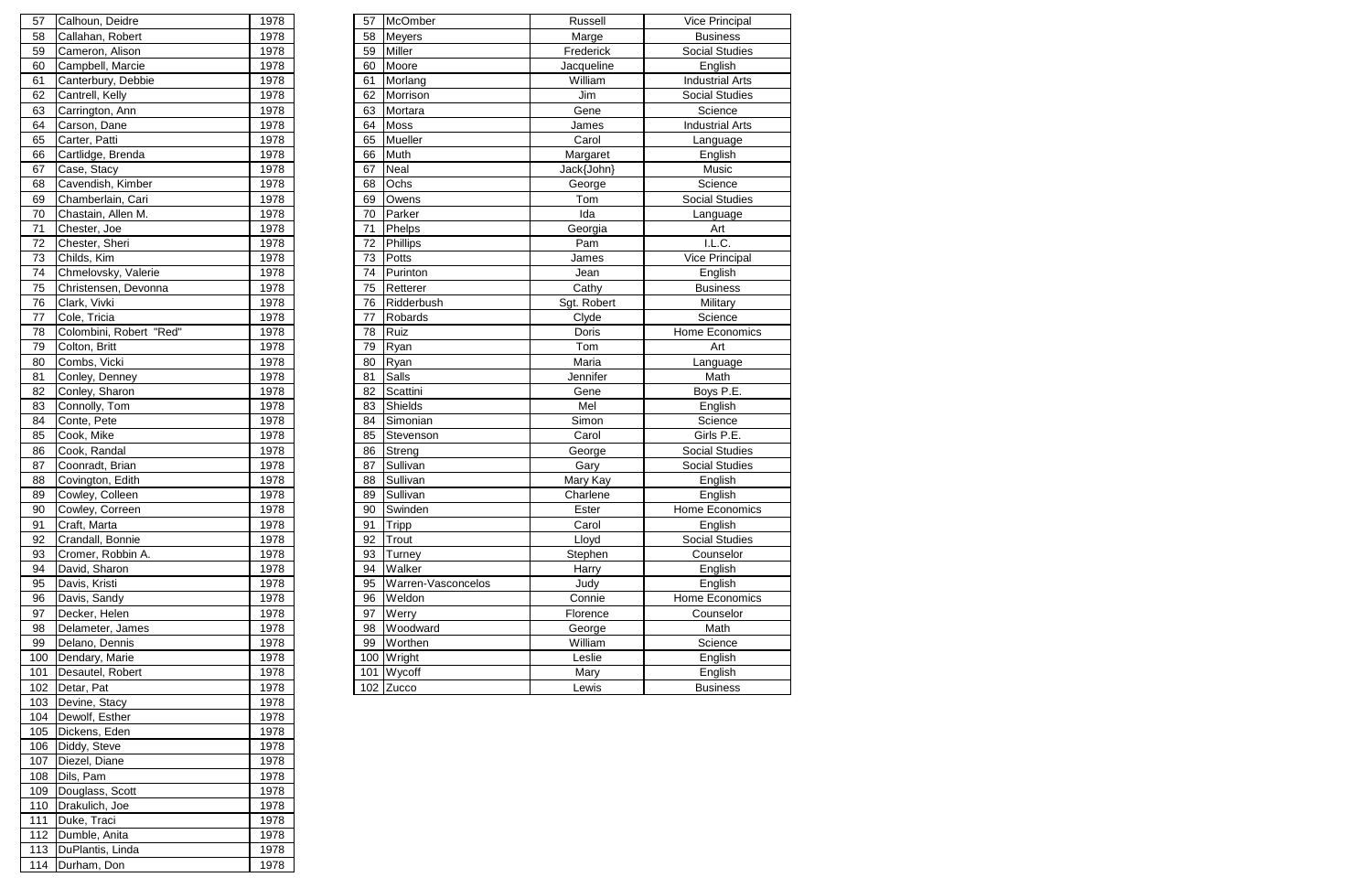| 115               | Earl, Deena                        | 1978         |
|-------------------|------------------------------------|--------------|
| 116               | Earl, Jay                          | 1978         |
| 117               | Edgington, Paula                   | 1978         |
| 118               | Ehrhart, Pamela                    | 1978         |
| 119               | Einstoss, Robby                    | 1978         |
| 120               | Ewert, Luanne                      | 1978         |
| 121               | Faulstich, Mark                    | 1978         |
| 122               | Feltner, Susie                     | 1978         |
| 123               | Ferguson, Julie                    | 1978         |
| 124               | Ferrell, Mary                      | 1978         |
| 125               | Fewell, Brian                      | 1978         |
| 126               | Flynn, Denise                      | 1978         |
| 127               | Fong, Stan                         | 1978         |
| 128               | Fontaine Halecky, Claudia          | 1978         |
| 129               | Foote, Ray                         | 1978         |
| 130               | Foster, Kathy                      | 1978         |
| 131               | Foster, Lisa                       | 1978         |
| 132               | Found, Lynda                       | 1978         |
| 133               | Frenadorff, Don                    | 1978         |
| 134               | Fuchs, Gary                        | 1978         |
| 135               | Fujii, George                      | 1978         |
| 136               | Fulkerson, Robert                  | 1978         |
| 137               | Fuller, Mary Louise                | 1978         |
| 138               | Furgason, Doug                     | 1978         |
| 139               | Ganser, John                       | 1978         |
| 140               | Gardner, Rick                      | 1978         |
| 141               | Garro, Kathleen                    | 1978         |
| 142               | Gary, Sean                         | 1978         |
| 143               | Gaub, Christopher R.               | 1978         |
| 144               | Gay, Paul                          | 1978         |
| 145               | George, Debby                      | 1978         |
| 146               | Getto, Janet                       | 1978         |
| 147               | Gluck, Heidi                       | 1978         |
|                   |                                    |              |
| <u>148</u><br>149 | Gough, Greg                        | <u>1978</u>  |
| 150               | Grable, Linda                      | 1978<br>1978 |
|                   | Gray, Dave<br>Griswold, Bob        | 1978         |
| 151               |                                    | 1978         |
| 152               | Grove, Kari                        |              |
| 153               | Grubic, Anita                      | 1978         |
| 154               | Grundy, Diane                      | 1978         |
| 155               | Gundlach, Susan                    | 1978         |
| 156               | Habeman, Linda<br>Hackulich, Wayne | 1978         |
| 157               |                                    | 1978         |
| 158               | Haffey, Debbie                     | 1978         |
| 159               | Halecky, Derek                     | 1978         |
| 160               | Hammond, Wes                       | 1978         |
| 161               | Harris, Julie                      | 1978         |
| 162               | Harrison, Mary Ellen               | 1978         |
| 163               | Harton, Greg                       | 1978         |
| 164               | Hawkins, Barbara                   | 1978         |
| 165               | Hawkins, Sharon                    | 1978         |
| 166               | Hayes, Sonia                       | 1978         |
| 167               | Heath, Janet                       | 1978         |
| 168               | Helms, Bill                        | 1978         |
| 169               | Hepfler, Theresa                   | 1978         |
| 170               | Herrmann, Ron                      | 1978         |
| 171               | Hershenow, Max                     | 1978         |
| 172               | Hewitt, Becky                      | 1978         |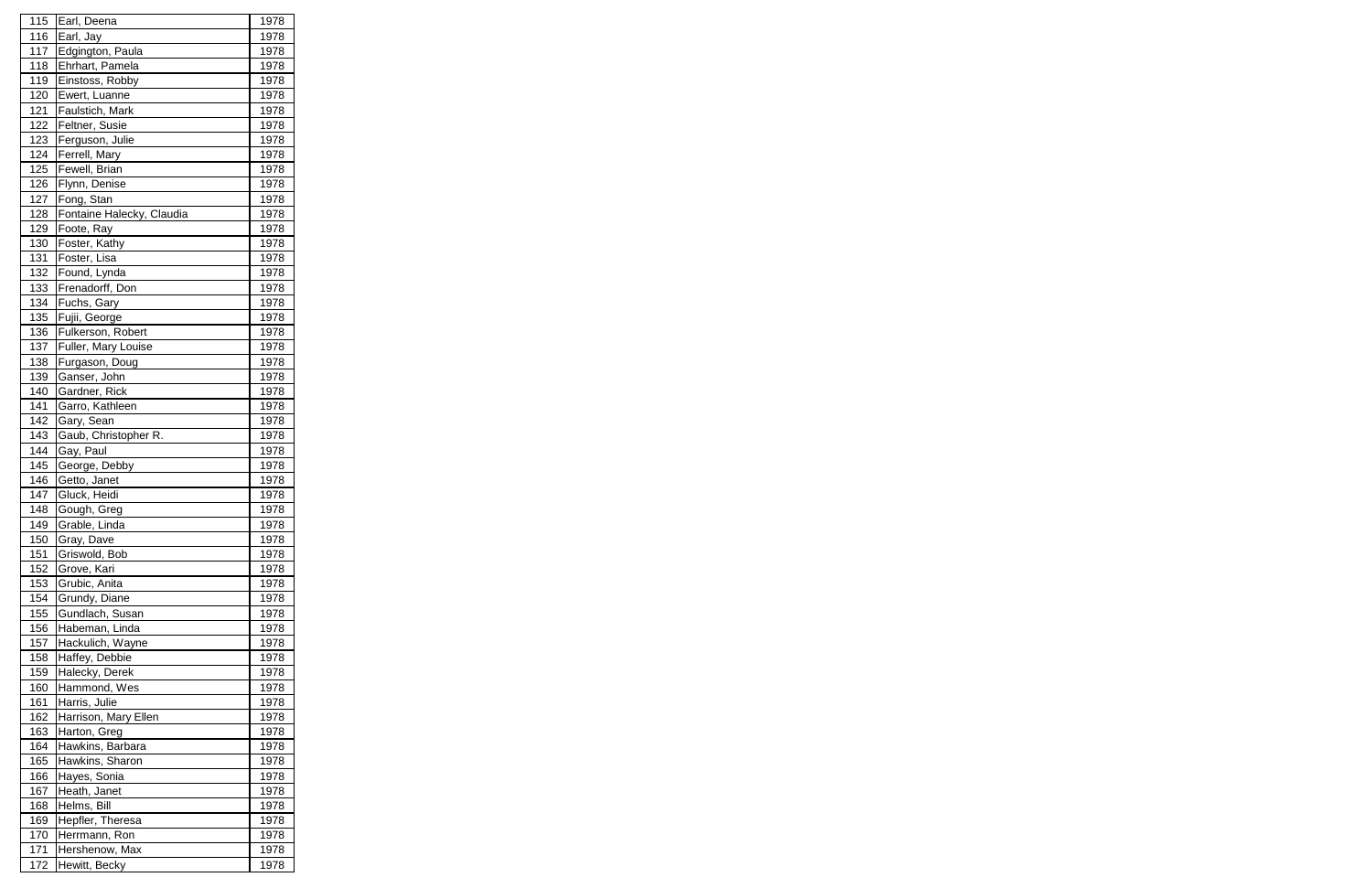| 173 | Hicks, Gary          | 1978 |
|-----|----------------------|------|
| 174 | Hiett, Roberta       | 1978 |
| 175 | Hill, Jolene         | 1978 |
| 176 | Hill, Rodney         | 1978 |
| 177 | Hines, Richard       | 1978 |
| 178 | Hirshland, Mark      | 1978 |
| 179 | Hodgson, Karen       | 1978 |
| 180 | Holland, Bill        | 1978 |
| 181 | Holmes, Gay          | 1978 |
| 182 | Holmes, Keith        | 1978 |
| 183 | Horan, Ed            | 1978 |
| 184 | Horner, Tricia       | 1978 |
| 185 | Huddleston, Charlene | 1978 |
| 186 | Hueftle, Julie       | 1978 |
| 187 | Hull, Wes            | 1978 |
| 188 | Huneycutt, Ken       | 1978 |
| 189 | Hunt, Jeff           | 1978 |
| 190 | Hutchinson, Nancy    | 1978 |
| 191 | Hymes, Dena          | 1978 |
| 192 | Iratcabal, Jennifer  | 1978 |
| 193 |                      |      |
|     | Iveson, Tim          | 1978 |
| 194 | Jack, Brenda         | 1978 |
| 195 | Jacobsen, Joyce      | 1978 |
| 196 | Jacquemin, Josette   | 1978 |
| 197 | Jahn, Fred           | 1978 |
| 198 | James, Diane         | 1978 |
| 199 | Janes, Colleen       | 1978 |
| 200 | Jeffers, Kevin       | 1978 |
| 201 | Jerdine, Mark        | 1978 |
| 202 | Jeremiason, Thomas   | 1978 |
| 203 | Johnson, Debbie      | 1978 |
| 204 | Johnson, Ja-Non      | 1978 |
| 205 | Johnson, susie       | 1978 |
| 206 | Johnson, Wendy       | 1978 |
| 207 | Kanellos, Angelo     | 1978 |
| 208 | Kay, Thomas          | 1978 |
| 209 | Kennedy, Lora        | 1978 |
| 210 | Kennedy, Maryann     | 1978 |
| 211 | Kennedy, Tom         | 1978 |
| 212 | Kersey, Kelly        | 1978 |
| 213 | Kinsley, Joe         | 1978 |
| 214 | Kirwin, Katie        | 1978 |
| 215 | Kittell, Kelly       | 1978 |
| 216 | Kluck, Vanessa A.    | 1978 |
| 217 | Knoles, Tawny        | 1978 |
| 218 | Koons, Paul          | 1978 |
| 219 | Koppel, Susan        | 1978 |
| 220 | Kramer, Jennifer     | 1978 |
| 221 | Krater, Ken          | 1978 |
| 222 | Kuchler, Gary        | 1978 |
| 223 | Laca, Julie          | 1978 |
| 224 | Lage, Susie          | 1978 |
| 225 | Lamontagne, Donna    | 1978 |
| 226 | Landsburg, Jill      | 1978 |
| 227 | Lane, Dee            | 1978 |
| 228 | Lane, Jeanne Marie   | 1978 |
| 229 | Lang, Dave           | 1978 |
| 230 | LaTourrette, Jim     | 1978 |
|     |                      |      |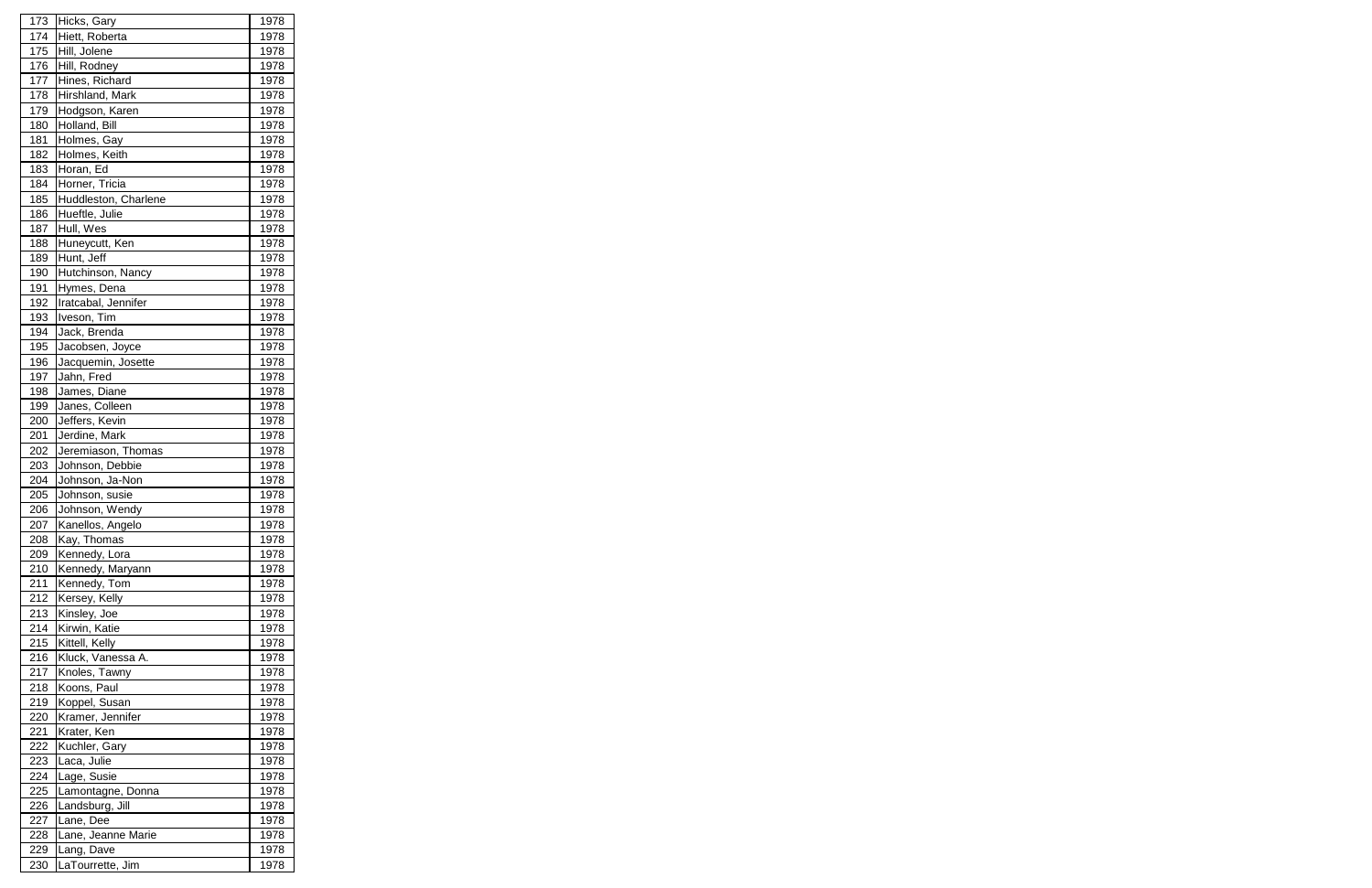| 231 | Laughton, Mitch      | 1978 |
|-----|----------------------|------|
| 232 | Lavin, Trish         | 1978 |
| 233 | Leblanc, Kim         | 1978 |
| 234 | Lee, John            | 1978 |
| 235 | Legarza, Michael     | 1978 |
| 236 | Lewis, Erica         | 1978 |
| 237 | Lewis, Melanie       | 1978 |
| 238 | Libke, Jane          | 1978 |
| 239 | Lienhard, Jennifer   | 1978 |
| 240 | Lim, Becky           | 1978 |
| 241 | Lingenfelter, Dennis | 1978 |
| 242 | Llewellyn, Amy       | 1978 |
| 243 | Long, Nancy          | 1978 |
| 244 | Longobardo, Sammy    | 1978 |
| 245 | Lunt, Jennifer       | 1978 |
| 246 | Macllelan, Mark      | 1978 |
| 247 | Macura, Rene         | 1978 |
| 248 | Madura, Sandy        | 1978 |
| 249 | Maloy, Doug          | 1978 |
| 250 | Mandel, Avie         | 1978 |
| 251 | Mansfield, Kris      | 1978 |
| 252 | Marfisi, Dan         | 1978 |
| 253 | Marshall, Mary       | 1978 |
| 254 | Martinez, Cathy      | 1978 |
| 255 | Matherly, William    | 1978 |
| 256 | Mathews, Carol       | 1978 |
| 257 | Matschke, Cindy      | 1978 |
| 258 | Matschke, Eric       | 1978 |
| 259 | Matteucci, Tina      | 1978 |
| 260 | Matzoll, Mary        | 1978 |
| 261 | McBride, Tim         | 1978 |
| 262 | McCustion, Keith A.  | 1978 |
| 263 | McDonald, Lori L.    | 1978 |
| 264 | McDonald, Ray        | 1978 |
| 265 | McEachin, Maria      | 1978 |
| 266 | McGranahan, Steve    | 1978 |
| 267 | McHardy, Hugh        | 1978 |
| 268 | McIntire, Tina       | 1978 |
| 269 | Melcher, Bubba       | 1978 |
| 270 | Miarecki, Toni L.    | 1978 |
| 271 | Michel, Steve        | 1978 |
| 272 | Milani, Frances      | 1978 |
| 273 | Miller, Julie Lynn   | 1978 |
| 274 | Millick, Les         | 1978 |
| 275 | Mills, Tim           | 1978 |
| 276 | Miner, John          | 1978 |
| 277 | Minsky, Diane        | 1978 |
| 278 | Mirch, Mary          | 1978 |
| 279 | Moffitt, Bill        | 1978 |
| 280 | Mongolo, Lon         | 1978 |
| 281 | Monk, Faith          | 1978 |
| 282 | Moore, Julie         | 1978 |
| 283 | Moore, Karey         | 1978 |
| 284 | Moratti, Lisa        | 1978 |
| 285 | Morin, Lisa          | 1978 |
| 286 | Morrison, Chris      | 1978 |
| 287 | Morrison, Kim        | 1978 |
| 288 | Morton, Tom          | 1978 |
|     |                      |      |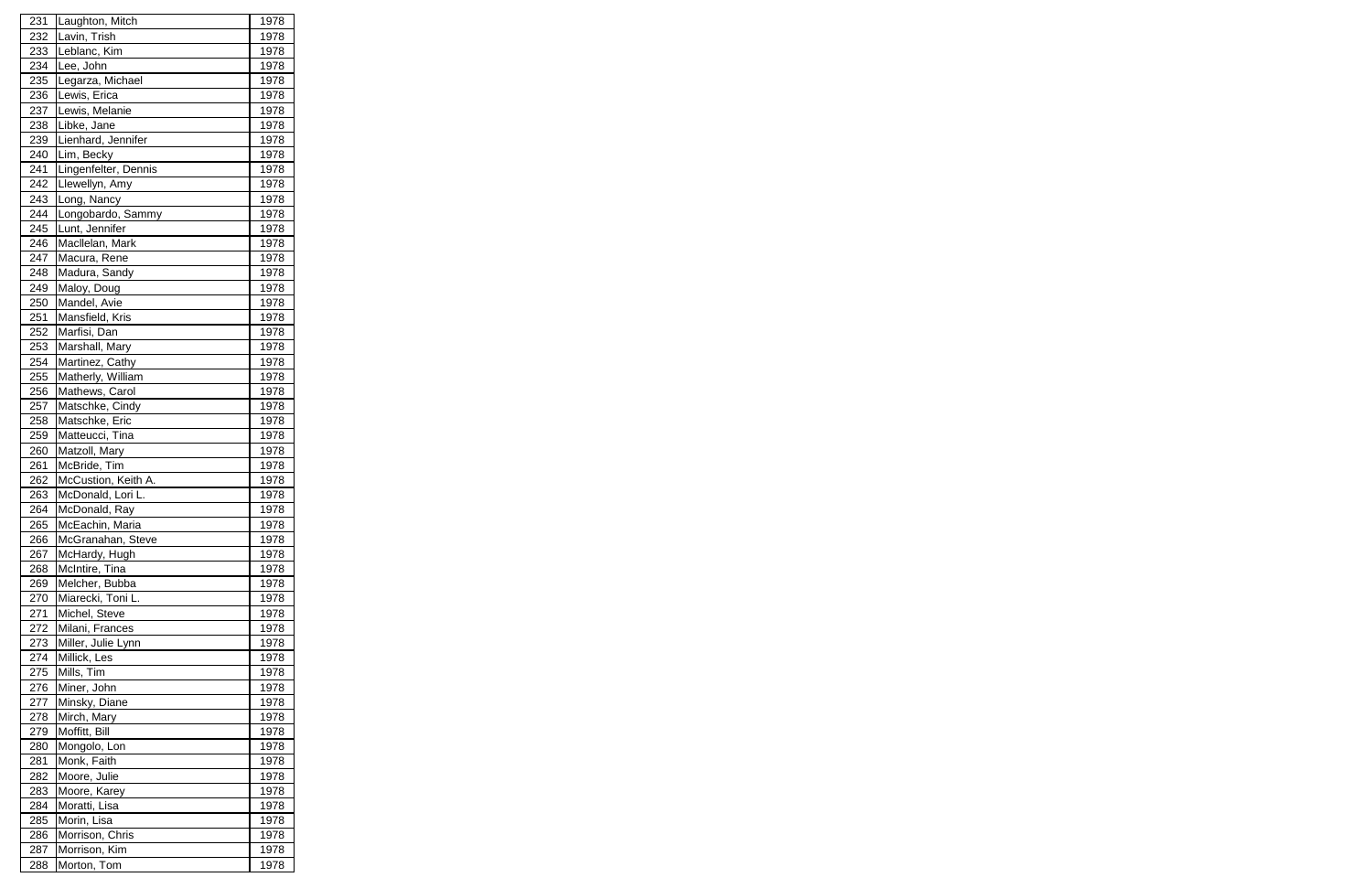| 289 | Moy, Lethart            | 1978        |
|-----|-------------------------|-------------|
| 290 | Mulholland, Tricia      | 1978        |
| 291 | Myles, Elliot           | 1978        |
| 292 | Nebes, Wayne            | 1978        |
| 293 | Nellor, Laurie          | 1978        |
| 294 | Newman, Gary            | 1978        |
| 295 | Newton, Todd            | 1978        |
| 296 | Nitschke, Lance         | 1978        |
| 297 | Nolan, Joanne           | 1978        |
| 298 | Oar, Richard            | 1978        |
| 299 | O'Bryan, Patrick        | 1978        |
| 300 | O'Connor, Dan           | 1978        |
| 301 | Ohlson, Bob             | 1978        |
| 302 | Olguin, Bruce           | 1978        |
| 303 | Orcutt, Caroline        | 1978        |
| 304 | Osgood, Katie           | 1978        |
| 305 | Osgood, Lori            | 1978        |
| 306 | Ouellette, Laurie       | 1978        |
| 307 | Pair, Mike              | 1978        |
| 308 | Papadakos, Dorothy Jean | 1978        |
| 309 | Paradis, Lise           | 1978        |
| 310 | Pearson, Rick           | 1978        |
| 311 | Peters, Tammy           | 1978        |
| 312 | Peterschmidt, Sally     | 1978        |
| 313 | Pfeiffer, Nancy         | 1978        |
| 314 | Pidcock, rebecca        | 1978        |
| 315 | Pincolini, Joe          | 1978        |
| 316 | Pingel, Kenna           | 1978        |
| 317 | Pizorno, Dawn           | 1978        |
| 318 | Plater, Dan             | 1978        |
| 319 | Pool, Marie             | 1978        |
| 320 | Prentice, Tia           | 1978        |
| 321 | Price, Christine        | 1978        |
| 322 | Prohl, Laura            | <u>1978</u> |
| 323 | Prueitt, Loni           | 1978        |
| 324 | Pugh, Julie             | 1978        |
| 325 | Puliti, Tami            | 1978        |
| 326 | Ramociotti, Jeff        | 1978        |
| 327 | Ramos, Ellen            | 1978        |
| 328 | Ramos, Jeff             | 1978        |
| 329 | Randolph, Kennan        | 1978        |
| 330 | Rasmussen, Jeff         | 1978        |
| 331 | Raven, Karen            | 1978        |
| 332 | Rechenmacher, Steve     | 1978        |
| 333 | Reed, Luanne            | 1978        |
| 334 | Reinkemeyer, Joe        | 1978        |
| 335 | Reiss, Barry            | 1978        |
| 336 | Richards, Mary          | 1978        |
| 337 | Richardson, Linda       | 1978        |
| 338 | Rigelman, Mark          | 1978        |
| 339 | Riggs, Pam              | 1978        |
| 340 | Rilea, Debbi            | 1978        |
| 341 | Roller, John            | 1978        |
| 342 | Rose, Forrest           | 1978        |
| 343 | Rosenthal, Lisa Lynn    | 1978        |
| 344 | Rovetti, Jan            | 1978        |
| 345 | Rownspie, Linda         | 1978        |
| 346 | Rusk, Reanon            | 1978        |
|     |                         |             |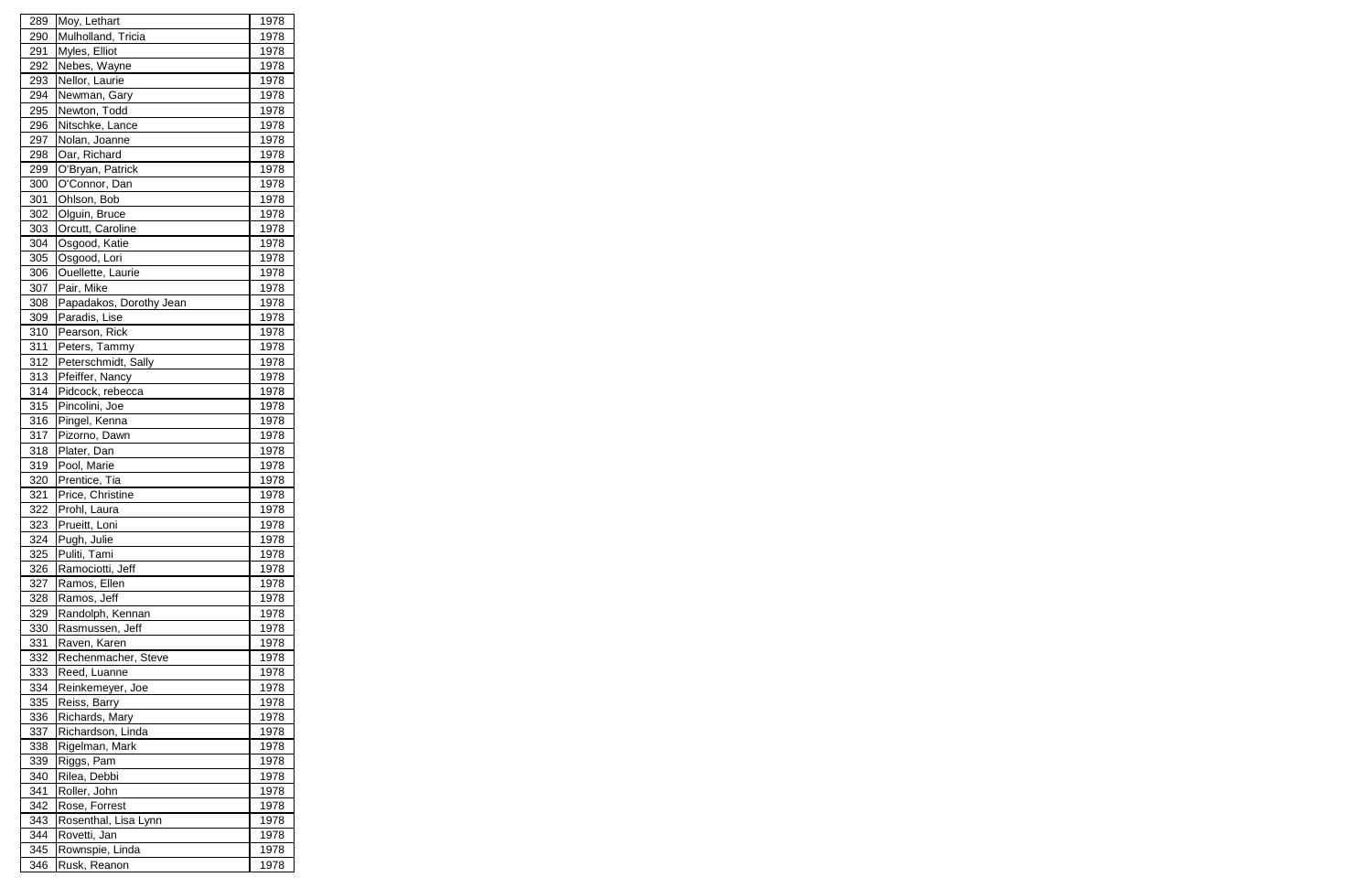| 347        | Russell, Terri        | 1978                |
|------------|-----------------------|---------------------|
| 348        | Ryan, Tom             | 1978                |
| 349        | Sande, Ellen          | 1978                |
| 350        | Sanders, Alice        | 1978                |
| 351        | Sanford, Richard      | 1978                |
| 352        | Sargent, John         | 1978                |
| 353        | Sarmiento, Linda      | 1978                |
| 354        | Savage, Len           | 1978                |
| 355        | Savini, Rodney        | 1978                |
| 356        | Scattini, Jan         | 1978                |
| 357        | Sceirine, Kenneth G.  | 1978                |
| 358        | Scheler, Heidi        | 1978                |
| 359        | Schilling, Lynn       | 1978                |
| 360        | Schoener, Virginia    | 1978                |
| 361        | Scott, Keri           | 1978                |
| 362        | Scully, Geary         | 1978                |
| 363        | Seals, Rori           | 1978                |
| 364        | Sewell, Vikki         | 1978                |
| 365        | Seymour, Angela       | 1978                |
| 366        | Shanks, Tony          | 1978                |
| 367        | Sharp, Melissa        | 1978                |
| 368        | Sheperd, Cynteia      | 1978                |
| 369        | Shimkovsky, Cathy     | 1978                |
| 370        | Shoemaker, Carl       | 1978                |
| 371        | Sicka, Brenda         | 1978                |
| 372        | Simon, Craig M.       | 1978                |
| 373        | Simonian, Lane        | 1978                |
| 374        | Sirois, Scott Michael | 1978                |
| 375        | Sisson, Iris          | 1978                |
| 376        | Skaggs, Yvonne        | 1978                |
| 377        | Skidmore, Mark        | 1978                |
| 378        | Skidmore, Richard     | 1978                |
| 379        | Slobodnjak, Lisa Anne | 1978                |
| 380        | Smeltzer, Sally       |                     |
| 381        | Smith, Alice          | <u>1978</u><br>1978 |
| 382        | Smith, Blake          | 1978                |
| 383        | Smith, Lori           | 1978                |
| 384        | Smith, Lyle           | 1978                |
| 385        | Solari, Julie         | 1978                |
| 386        | Soma, Robin           | 1978                |
| 387        | Sprinkle, April       | 1978                |
| 388        | Stafford, Kirk        | 1978                |
| 389        | Steinhilber, Marc     | 1978                |
| 390        | Stelzner, Paul C.     | 1978                |
| 391        | Stephens, Julie       | 1978                |
|            | Stewart, Jim          |                     |
| 392<br>393 | Stitser, Monica       | 1978<br>1978        |
| 394        | Stockford, Sandy      | 1978                |
|            |                       | 1978                |
| 395        | Stoughton, Linda      |                     |
| 396        | Strassburg, Robin     | 1978                |
| 397        | Streng, Martin        | 1978                |
| 398        | Strite, Margie        | 1978                |
| 399        | Sullivan, Reevi       | 1978                |
| 400        | Swain, Marcy          | 1978                |
| 401        | Swanson, Lisa         | 1978                |
| 402        | Swedin, Roxanne       | 1978                |
| 403        | Swinscoe, Deborah     | 1978                |
| 404        | Swobe, Caryn          | 1978                |